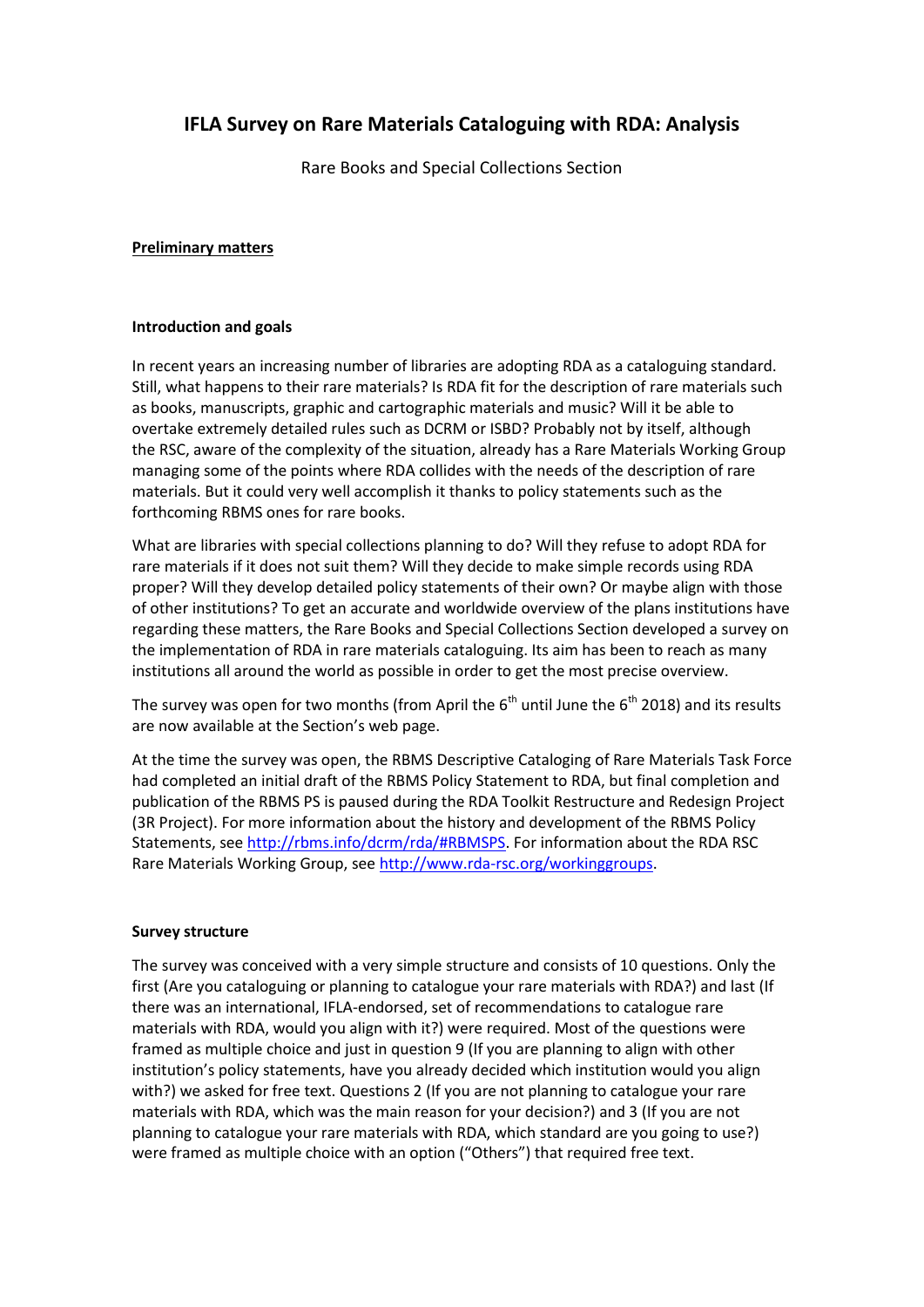#### **Scope and languages**

The survey was conceived to be answered by all kinds of institutions with library heritage and special collections: national libraries, university libraries, union catalogues, etc. The possibility of publishing the survey in the seven official IFLA languages (Arabic, Chinese, English, French, German, Russian and Spanish) was considered but, due to the challenges of translating the questions and interpreting the results, it was finally published in English.

#### **Publicizing the survey**

The information about the survey, as well as the link to access it, was published in the website of the Rare Books and Special Collections Section [\(https://www.ifla.org/node/40422?og=59\)](https://www.ifla.org/node/40422?og=59). We also published a post with the same content at the Section's blog, *Rare & Special* [\(https://iflarbscs.hypotheses.org/520\)](https://iflarbscs.hypotheses.org/520) and circulated it in our social media. As our main goal was to reach as many institutions around the world as possible, we contacted IFLA's Regional Sections (Africa, Asia and Oceania and Latin America and the Caribbean) to inform about the survey and ask them to help with its circulation. A particularly kind response was received from the Africa section. All the Committee Members distributed it within their milieus and the Cataloguing Section was also contacted with the same purpose.

#### **Analysis of the results**

#### **Number of responses and geographical distribution**

We received 131 responses, excluding incomplete ones, which were not considered for the results and subsequent analysis. Despite the efforts in contacting the Regional Sections and the circulation of the survey by Committee members from Africa, Asia and Latin America within their regions, most of the responses came from Europe and North America, having received 5 responses from Africa, 7 from Asia, 65 from Europe, 12 from Latin America and the Caribbean, 37 from North America and 7 from Oceania. The fact that the responses from Africa and Asia were sparse makes the results less trustworthy for these regions.

With a relatively small number of respondents, the survey does not break down responses by type of library, and does not break down responses geographically beyond the level of IFLA regions. There may be value in further work being undertaken to identify whether particular kinds of library have particular needs or patterns of adoption of standards.

As the comparison of the results between regions was of particular interest for the purpose of the survey, we have elaborated compared results for each question in the different world regions that are also available at the Section's web site.

**Survey results**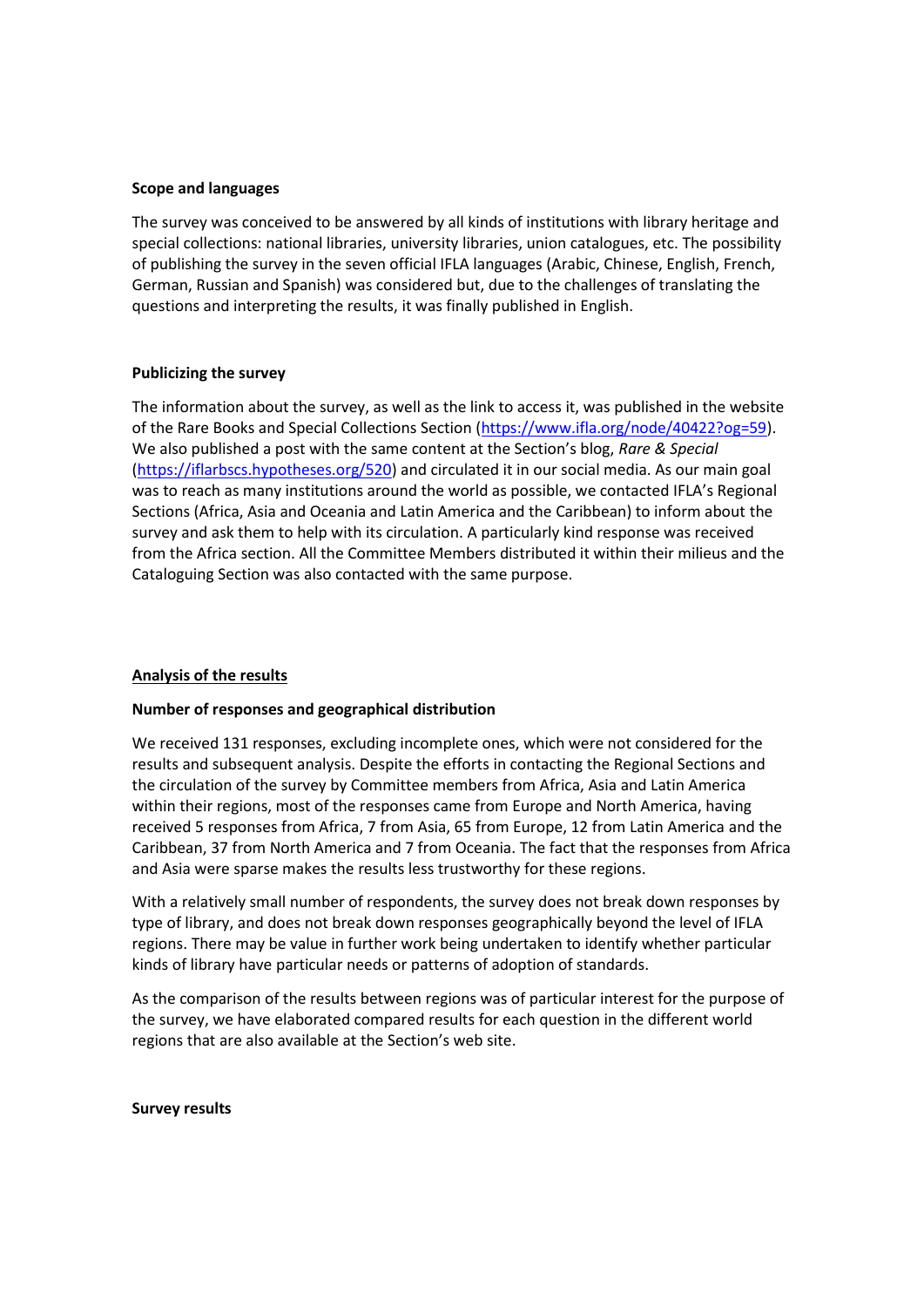#### **Question 1: Are you cataloguing or planning to catalogue your rare materials with RDA?**



Almost half the institutions that answered the survey stated that they are already cataloguing their rare materials with RDA, a rate that decreases in Africa (20%), Latin America (25%) and Europe (30%) and is higher in Asia (57%), North America (68%) and Oceania (86%). Consistently, among the institutions that have no plans at all of cataloguing rare materials with RDA the higher rates are in Africa (60%), followed by Europe (40%), Latin America (33%) and Asia (29%), whereas the lower rates are in Oceania (14%) and North America (16%).





44% of the responses mentioned the fact that RDA's development for the cataloguing of rare materials is insufficient as a reason not to adopt it for its cataloguing. And even some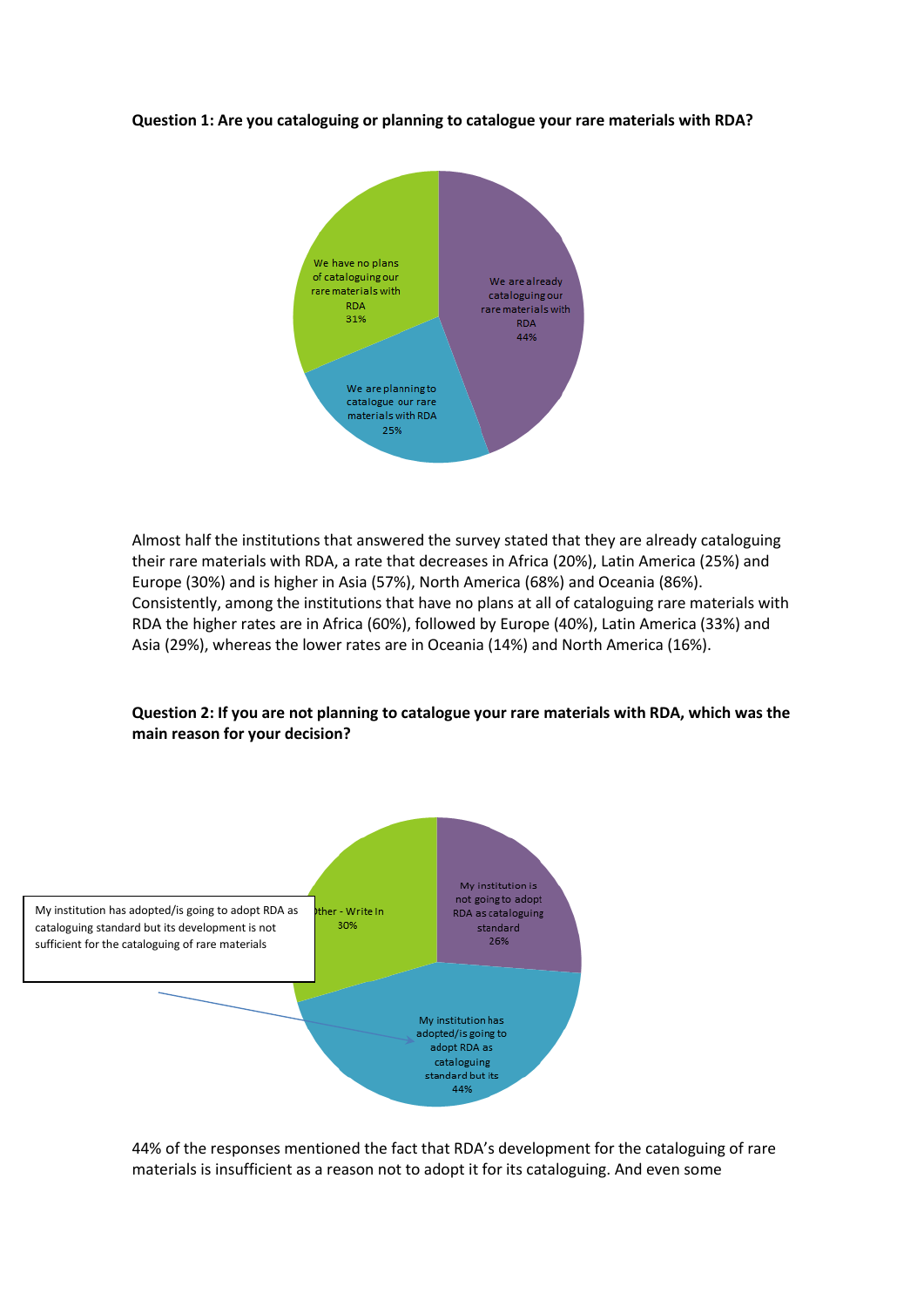institutions that have actually adopted it agreed with the idea. This rate also varied from region to region: Africa, for instance, had other reasons not included in the survey (lack of training in cataloguing rare materials with RDA and no facilities to support it) and Oceania gave as a reason the fact that DCRM provides a more thorough description. In the rest of the regions, the percentage also changed from 42% in Europe and 38% in Latin America and the Caribbean to 64% in North America and 60% in Asia.



## **Question 3: If you are not planning to catalogue your rare materials with RDA, which standard are you going to use?**

This was a particularly important question for IFLA, as it affects directly its standard for bibliographic description, ISBD, which is going under a thorough review to align its elements with the Library Reference Model. 40% of the responses chose ISBD as the preferred standard to catalogue rare materials, followed by DCRM (33%). The percentages also changed in the different regions: Africa 33% ISBD and 66% other standards, that have not been specified; Asia 75% ISBD and 25% other standards (RDA); Europe 52% ISBD, 31% DCRM and 17% other standards (mostly national standards); Latin America and the Caribbean 50% ISBD, 10% DCRM and 40% other standards (mostly AACR2); North America 63% DCRM, 6% ISBD and 31% other standards (most of them related to DCRM); Oceania 100% DCRM.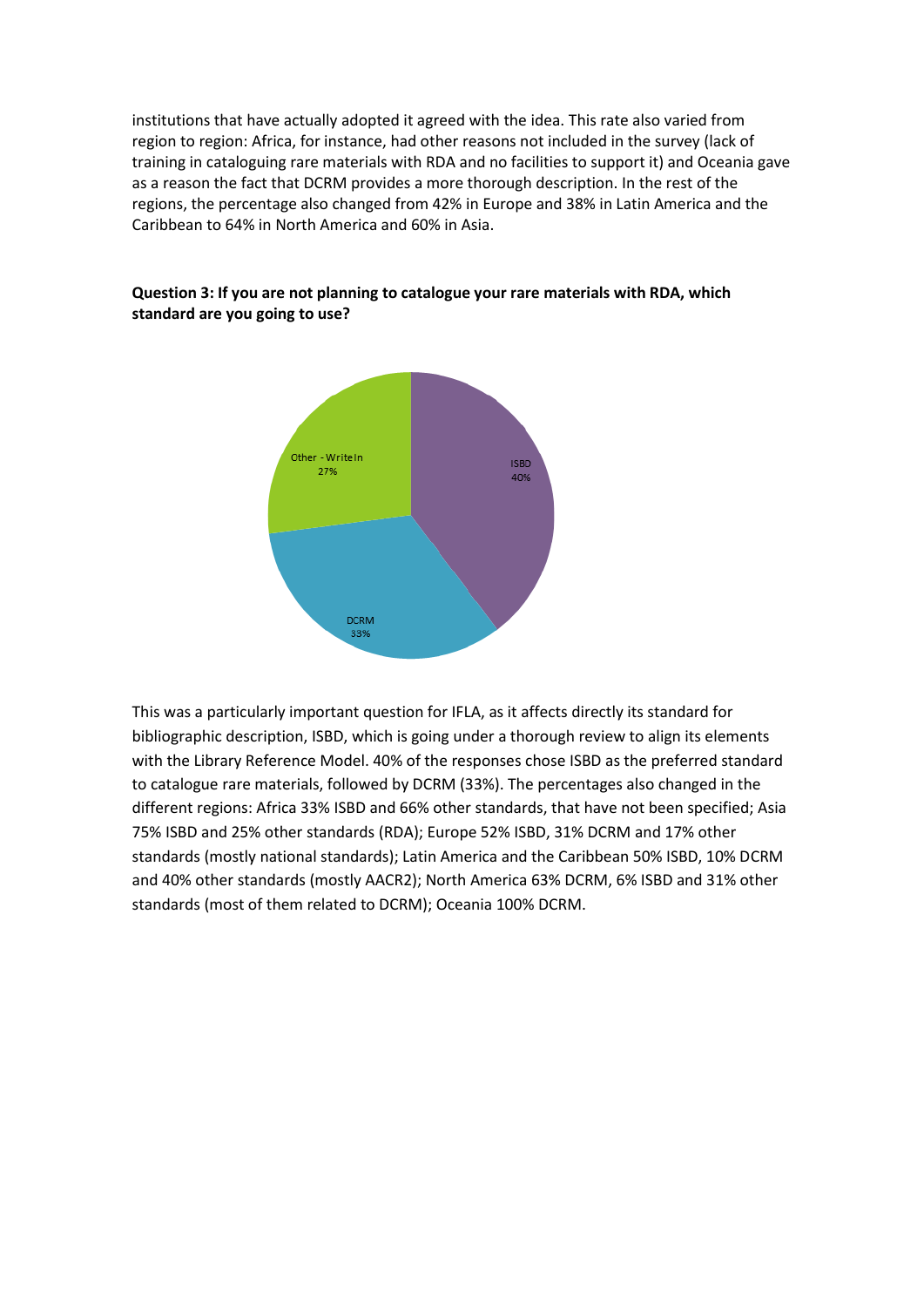**Question 4: If you are cataloguing or planning to catalogue your rare materials with RDA, have you developed or are you planning to develop your own policy statements?**



Only 25% of the institutions have already developed their own policy statements, although 32% of the rest is working (or planning to work) on them. The results differ again: in Africa 40% is planning to work on them and 60% have no plans at all to develop them; in Asia 50% have already developed their policy statements (almos the highest rate, followed by Oceania, where 57% have already done it and 14% more are working on it); Europe has the same percentage of institutions that have already developed them than of the ones that will not do it (37% each); Latin America and the Caribbean have little institutions that have already developed them /17%), but many that are working on it (58%); whereas in North America 61% of the institutions are not planning to work on their own policy statements (a high percentage that could be explained by the fact that they are waiting for the RBMS PS to be published).

**Question 5: If you have developed, are developing or are planning to develop your own policy statements for rare materials, are they or will they be based on ISBD?**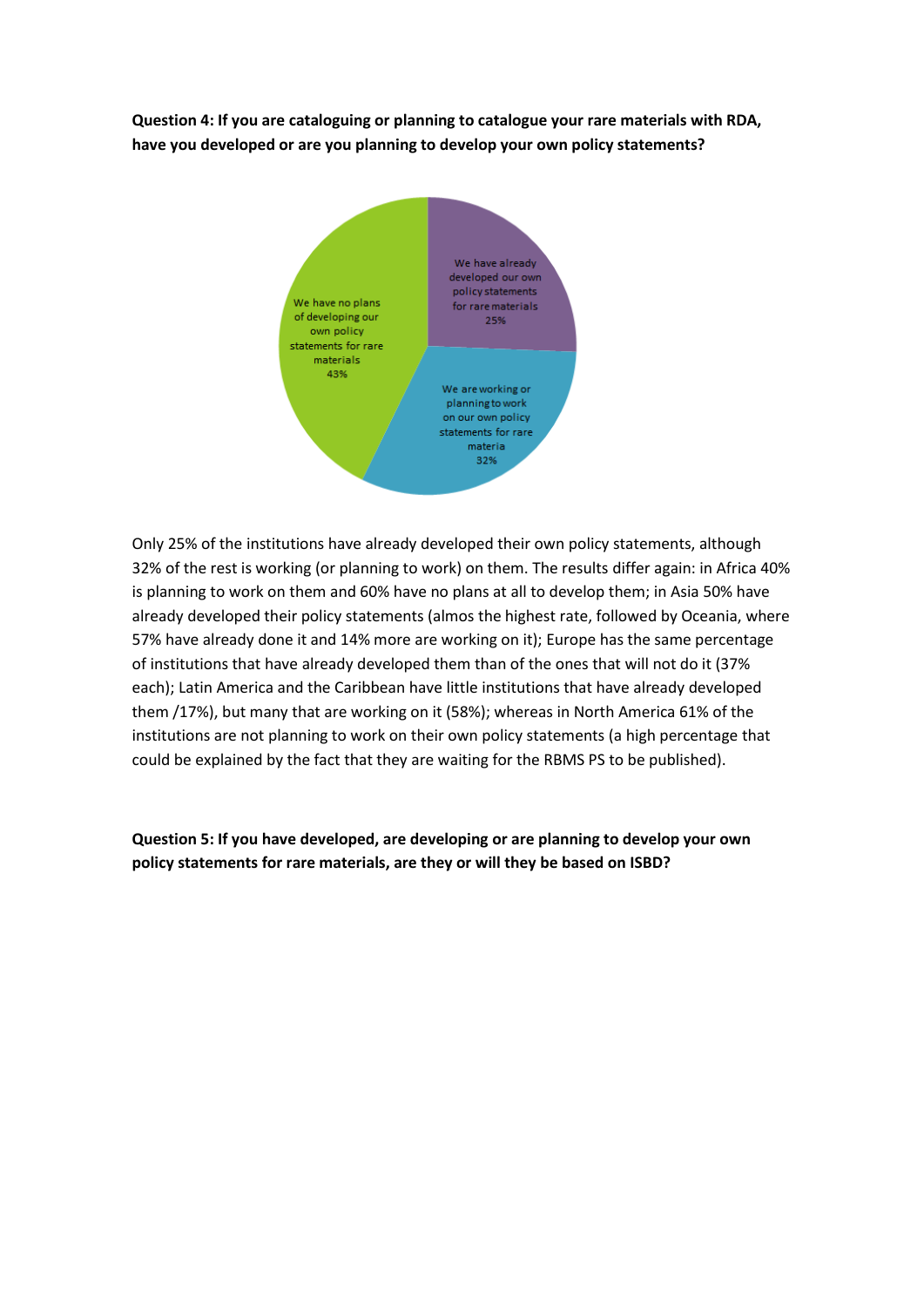

Also this question was a key question for IFLA, regarding again its standard ISBD. 48% of the institutions plan to develop policy statements based on ISBD and 29% more will partially base them on it. The responses varied again in the different regions: some have lower intention to base them on ISBD (such as Oceania, with 20%; Africa, with 33%; or North America, with 41%) and some showed high rates (Asia, with 83%; Europe and Latin America, both with 50%).

# **Question 6: If you have no plans of developing your own policy statements for rare materials, are you planning to align with the future RBMS policy statements?**



The option "Partly: we are planning to align with the instructions that suit us better" attracted the highest number of responses, 46%. Secondly, 38% are planning to fully align with them and only 16% have no plans to do it, neither totally nor partially. As usual, the rates change in the different regions: in Africa 50% plan to align with it partly and 50% not at all, whereas in Asia 60% will align partly with it and 40% fully. Europe, Latin America and the Caribbean and Oceania have high rates of partial alignment (57%, 67% and 33% respectively) but also consider the full alignment (19%, 22%, 33%) or no alignment (24%, 11%, 33%). A different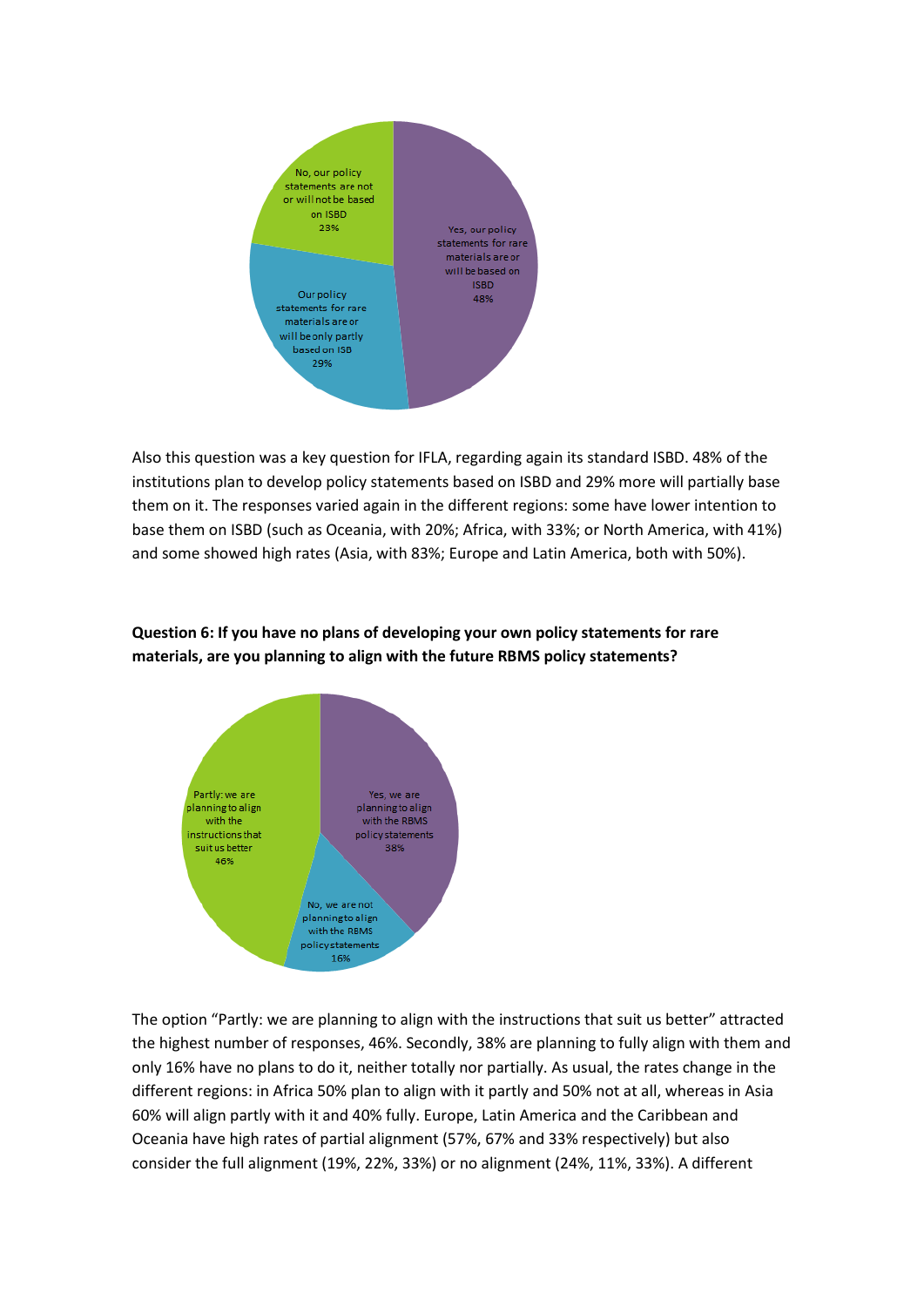situation is to be found in North America, where 68% is planning to fully adopt the RBMS PS and only 6% won't align with it.

> 47%  $Yes$ <br>53%

**Question 7: If you have no plans of developing your own policy statements for rare materials and you are not planning to align with the future RBMS policy statements, are you planning to align with other institution's policy statements for rare materials?**

Almost all the regions had approximately 50% intention to align with an other institution's policy statementes, with the exception of Asia, where 75% plan to do so, and Oceania, where no institution plans to align with the PS of other institutions.

**Question 8: If you are planning to align with an other institution's policy statements, have you already decided which institution would you align with?**



This question was framed as a free text question. The responses pointed mostly to national libraries, together with some university libraries and international institutions such as IFLA.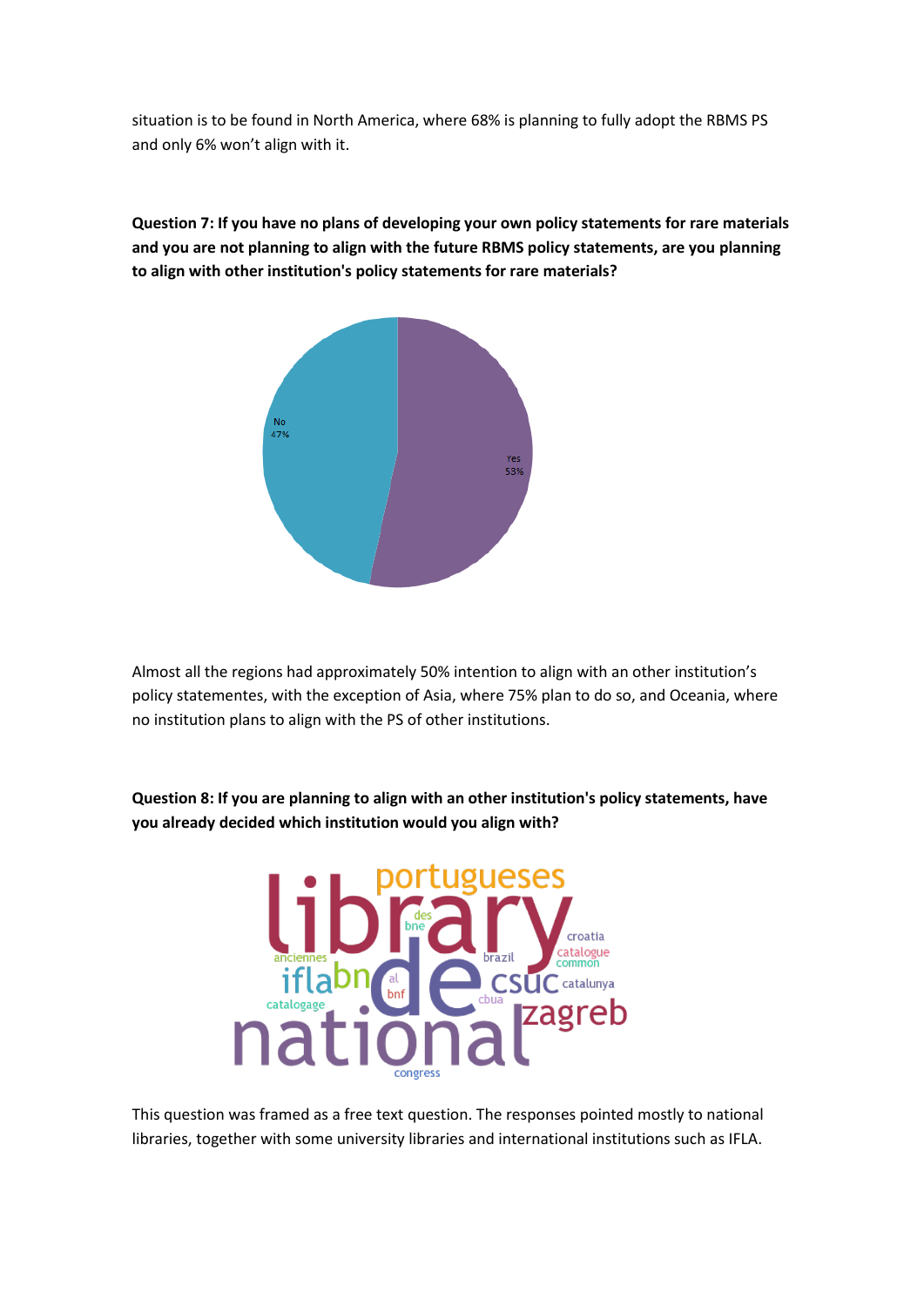**Question 9: If there was an international, IFLA-endorsed, set of recommendations to catalogue rare materials with RDA, would you align with it?**



Also an important question for IFLA, well known for its international standards. 60% of the institutions would align with IFLA reccomendations regarding RDA and rare materials. The highest rates are in Africa (100%), Asia (86%) and Latin America and the Caribbean (75%), followed by North America (60%) and Oceania (57%). Europe has the lowest intention of aligning with reccommendations endorsed by IFLA (52%, an 46% don't know yet).

#### **Conclusions**

The results of the survey show that the cataloguing practices for rare materials are moving towards RDA in many libraries all around the world. Nevertheless, many institutions consider that its development for the description of rare materials is not currently enough to base their own cataloguing solely on its instructions. Some institutions are still cataloguing rare materials with other standards (mainly ISBD and DCRM) or plan to base their policy statements on them, a fact that shows that these older standards haven't lost their validity completely with the arrival of RDA.

Regarding policy statements, not all the libraries are planning to develop their own: many will simply align with the RBMS policy statements (totally or partially) and others with their national agencies or other institutions. This could be related to the lack of resources noted by some institutions. This lack of resources (whether it is a lack of funds to purchase materials or of access to training or training budget) does not enable many libraries to adopt the latest standards for cataloguing rare materials. The answers to this particular question also shows a reliance on other institutions to provide more detailed guidance suited to local materials, whether this is the national library or other national cataloguing agency, or another library seen as a provider of high quality catalogue records and advice.

Finally, a high proportion of institutions stated that they would align with recommendations for rare materials cataloguing using RDA and endorsed by IFLA. This shows how much IFLA's